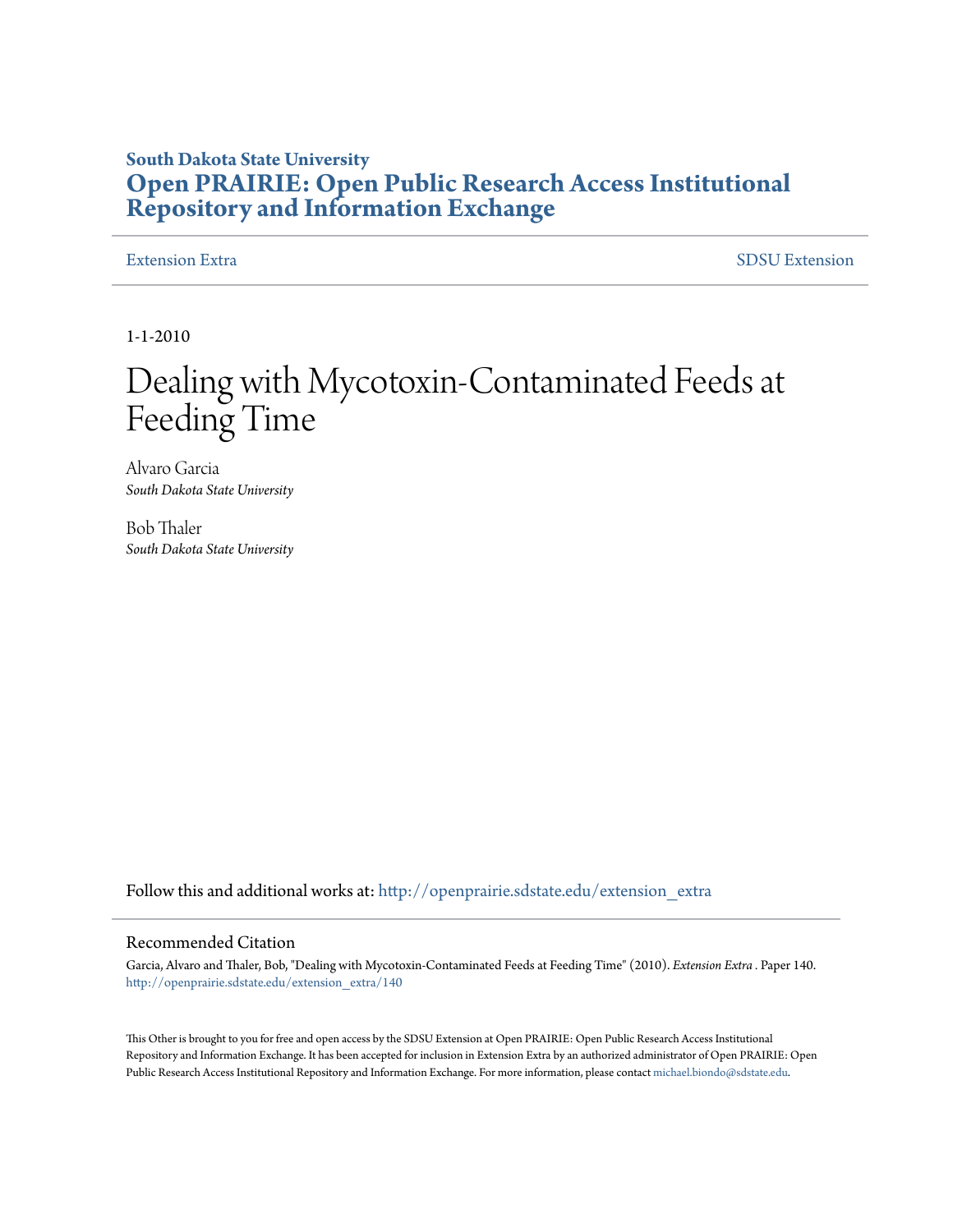

# **Dealing with Mycotoxin-contaminated Feeds at Feeding Time**

*Alvaro Garcia, Extension dairy specialist BobThaler, Extension swine specialist*

Under ideal conditions, livestock should be fed grains and byproducts that are "clean" (i.e., free of fungi and/or mycotoxins). Although feeding clean grains and byproducts is ideal, there are times when clean grains are not available locally and farm finances do not allow for substitution of home-harvested grain with purchased grain. When grains or feeds test positive for mycotoxins, there are several approaches that can be taken to reduce the toxic effects to livestock.

#### **TYPES OF MYCOTOXINS**

First and foremost, testing is important to determine what health threats are posed by the feed in question. There are three main groups of molds that affect livestock: Aspergillus, Fusarium, and Penicillium.

Aflatoxins are mycotoxins produced by molds of the genus Aspergillus. Four aflatoxins can be found in livestock feeds, namely B1, B2, G1, and G2. The most common and biologically active component is aflatoxin B1, a potent carcinogen. A liver metabolite of B1 called *aflatoxin M1* can show up in milk and is of concern to humans as it is also a potent carcinogen. The Fusarium type of molds produce deoxynivalenol , zearalenone, trichotecenes, and fumonisin.

High Penicillium counts are oftentimes seen in feeds such as corn grain and corn silage. According to the USDA, there are almost 100 Penicillium fungus species, but only 17 have been found to produce a mycotoxin of concern (USDA 2006). The main toxins are ochratoxin, patulin, PR toxin, mychophenolic acid, and roquefortine C. Their effect depends on the animal stress level and or the presence of other mycotoxins that may challenge the immune system.

Penicillin mold levels that are not normally of direct consequence can, under certain circumstances, result in damage to liver and/or kidneys in the presence of other mycotoxins. Furthermore, high levels of contamination may cause other non-metabolic related problems. One example is odd smells in feed that result in feed sorting, leading to acidosis and displaced abomasums in beef and dairy cattle. If high levels of Penicillium type molds are present, it would be advisable to run qualitative tests to determine if other toxins are also present.

Toxins such as Ochratoxin produced by Penicillium can pose problems for certain age groups in the dairy herd. Ochratoxin is usually degraded in the rumen, which reduces its toxic effects. With heavy grain supplementation, though, this toxin can remain in the rumen and appear in the blood. Ochratoxin is basically a kidney toxin. It is more toxic to young calves with less feed fermentation and microbial "detoxification"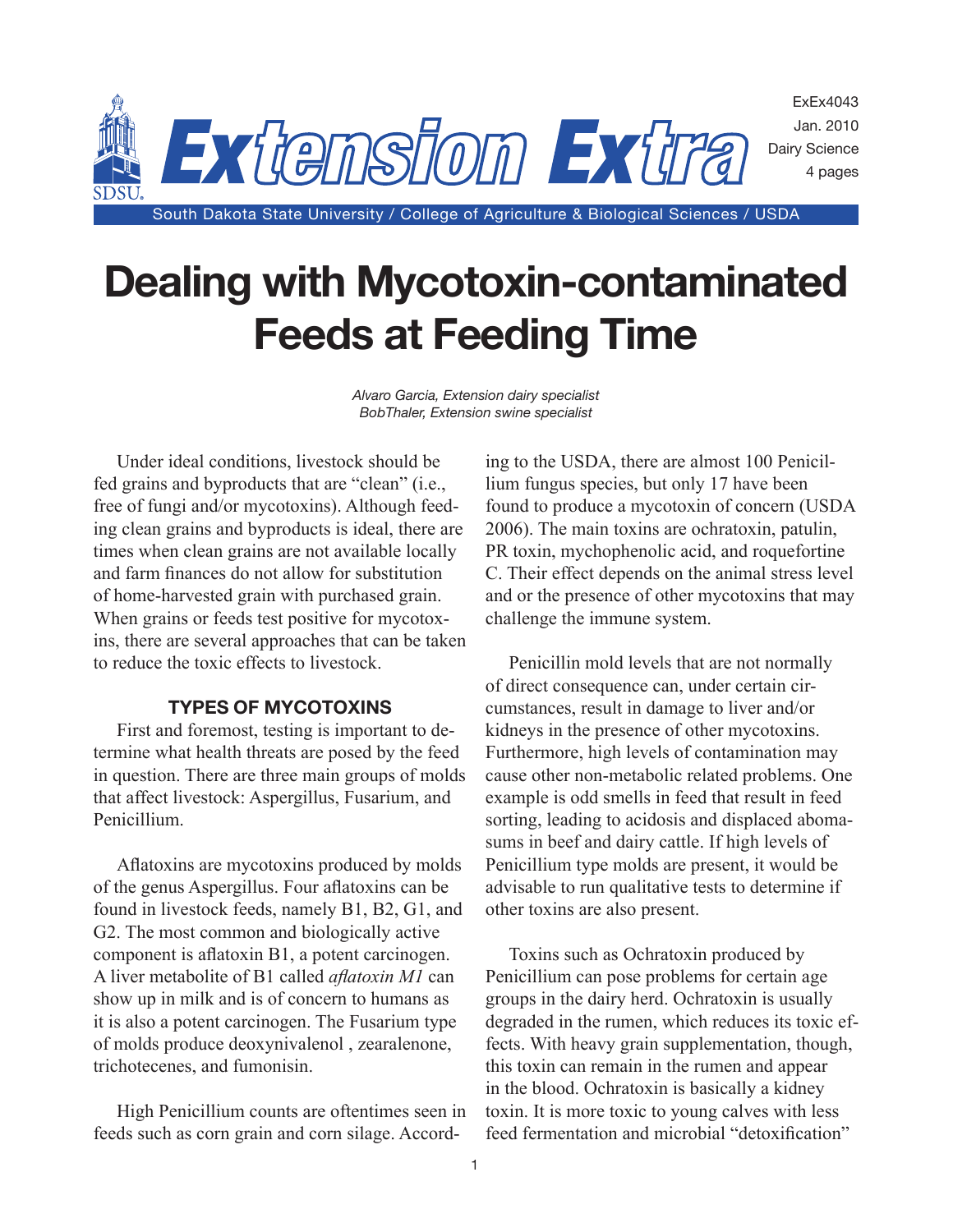in the rumen than in mature animals that have a fully functional rumen. It is advisable to limit feeding corn grain with high Penicillium levels for mature cows and avoid feeding it altogether to young stock.

Once the presence and concentration of mycotoxins have been determined, different practical approaches can be used to reduce their deleterious effects. The most common ones include: mold inhibitors (precautionary and before mold develops), fermentation enhancers (for highmoisture, fermented feeds), physical separation (discard grain fines), adsorbent agents (at feeding time), blending down with clean feedstuffs to get below problem level, and strategically feeding to certain production phases.

#### **PREVENTING MYCOTOXIN TOXICOSIS**

Mold inhibitors (e.g., propionic acid) and fermentation enhancers (e.g., bacterial inoculants) are effective and recommended at storage time. However, there is no point in adding these agents once grain or corn silage has been stored for some time and molds and mycotoxins have already developed. Hoffman and Combs (2009) suggest adding 10-20 lbs of actual propionic acid per ton of high-moisture corn, such as corn with 25% moisture or higher. Producers must keep in mind, though, that organic acid-treated grains can only be fed to livestock, and that treated grains cannot be marketed at the local elevator. Also, mold inhibitors will do nothing against mycotoxins already present at the time of application. It is crucial to avoid unnecessary exposure of grain and silage to air during storage and feed-out and best not to feed grains that show mold growth or have a musty smell. If there's no choice other than to feed the affected grain, it is important to dilute the affected grain with safer grain sources.

Discarding the fines in dry shelled corn stored in bins is an important approach to reduce mycotoxin concentration. Screening to remove fines can be an effective and practical way to reduce mycotoxin concentrations to levels that pose less of a risk. Research performed at the Virginia

Polytechnic Institute (Harper et al. 2006) suggests that mechanical screening of corn can reduce aflatoxin concentration in contaminated corn. Samples from a bin were collected with a probe at depths of 3, 9, and 15 feet. The samples were mechanically shaken to separate fines from intact kernels. The aflatoxin concentration in the wholekernel fractions was 86–89% lower than that in the fines. Total aflatoxin concentration and concentration in the fines was higher in samples collected at 3 feet than the samples taken at the other depths. The difference in aflatoxin concentration at different locations within a bin underscores the importance of getting representative samples when assessing mycotoxin concentrations.

Healthy dairy cows usually resist molds in feed unless they are immune-suppressed. Any stress that impairs the dairy cow immune function increases susceptibility to mycotoxicosis. Both aflatoxins and trychotecenes have demonstrated an effect on immuno-suppression. The effects that have been described are reductions in cellular protein synthesis, cell mediated immunity, and antibody production. It is thus very important to boost the immune system of the animal, aside from the actions taken to decrease the mycotoxin concentration. Boosting the immune system can be accomplished by reducing overall stress and by supplementing the diet with antioxidant compounds (e.g., selenium, vitamins A and E, beta carotenes, etc.) are potentially very efficacious because of their ability to act as superoxide anion scavengers (Galvano et al. 2001).

If aflatoxins become a problem, absorption of the toxin can be reduced by adding anti-caking agents such as sodium bentonite, hydrated sodium calcium aluminosilicates, or a modified yeastcell-culture-based product to the grain. Adsorbent agents sequester the mycotoxins in feed, reducing the bio-availability of mycotoxins and increasing their excretion in feces (table 1). Advantages of adsorbent agents are their cost, safety, and ease of inclusion. However, clay-type binders appear to be effective against aflatoxins only, not other mycotoxins. Nevertheless, recent research conducted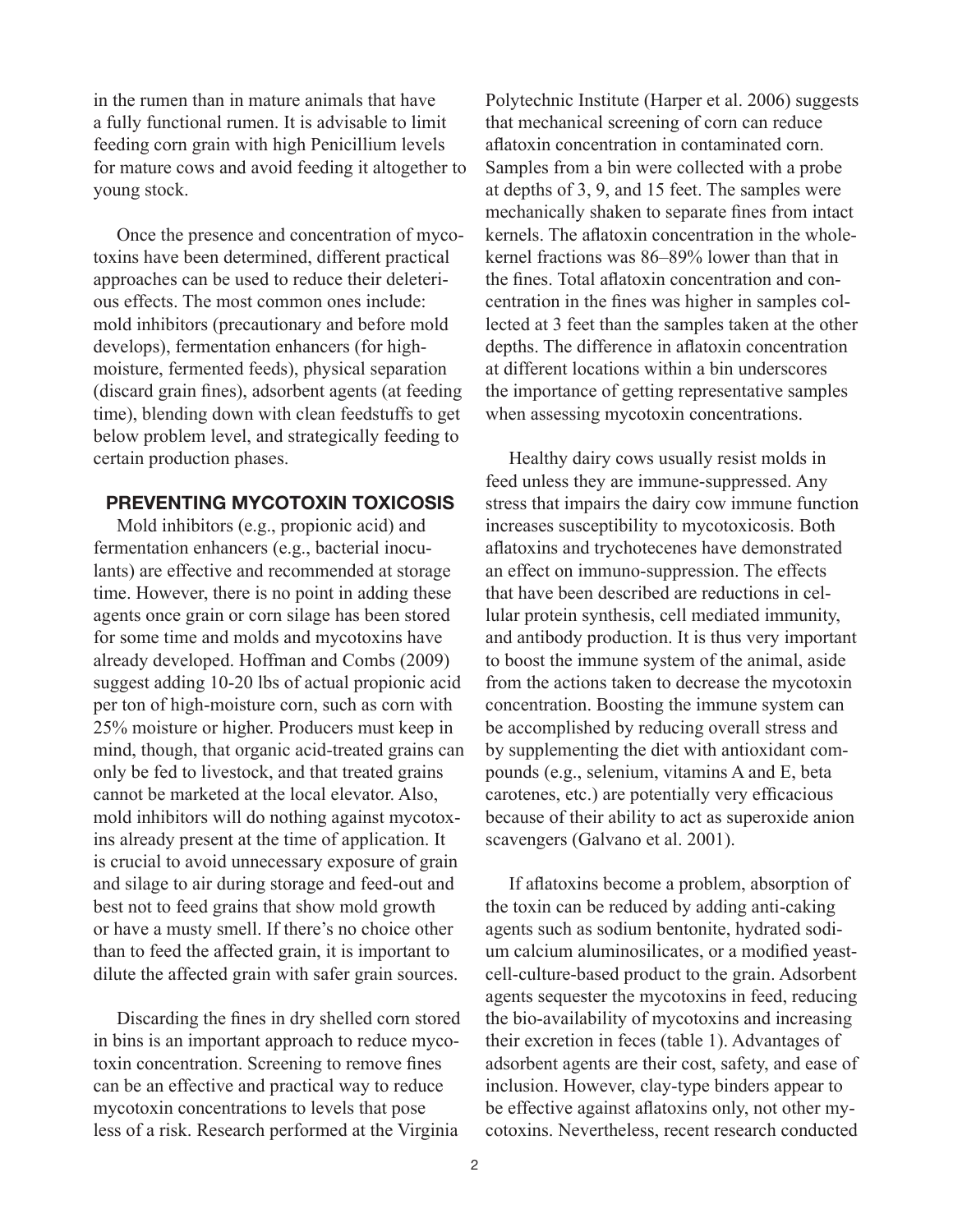at North Carolina State University (Whitlow 2008) showed that cows fed diets contaminated with 2.5 parts per million (ppm) DON and  $0.27$ ppm zearalenone produced 3.2 pounds more milk when the diet was treated with a clay adsorbent at a rate 0.5 lbs per cow daily.

Despite recent research demonstrating their use and effectiveness, adsorbent agents are not currently approved by the FDA to be used for that purpose.

#### **REGULATORY ASPECTS**

The FDA Center for Veterinary Medicine does

**Table 1.** Effect of commercial anti-caking agents on aflatoxin concentration in dairy cow diets

| <b>Commercial name</b>                                                                 | <b>Active ingredient</b>           | $\frac{0}{0}$<br><b>DMI</b> | $\frac{0}{0}$<br>adsorption* |
|----------------------------------------------------------------------------------------|------------------------------------|-----------------------------|------------------------------|
| <sup>1</sup> Flow Guard                                                                | sodium bentonite                   | 1.0                         | 65                           |
| 1Astra-Ben-20®                                                                         | sodium bentonite                   | 0.05                        | 61                           |
| 1MTB-100®                                                                              | esterified<br>glucomannan          | 1.0                         | 59                           |
| 1Mycrosorb <sup>®</sup>                                                                | sodium bentonite                   | 1.0                         | 50                           |
| 1RedCrown®                                                                             | calcium bentonite                  | 0.25                        | 31                           |
| 1SA-20 <sup>®</sup>                                                                    | activated carbon                   |                             | NS.                          |
| 2Solis <sup>®</sup>                                                                    | sodium calcium<br>aluminosilicates | 0.5                         | 45                           |
| 2NovasilPlus®                                                                          | sodium calcium<br>aluminosilicates | 0.5                         | 46                           |
| *All binding effects reported for aflatoxins; 1 Diaz et al. 2004.; 2 Kutz et al. 2009. |                                    |                             |                              |

not recognize the use of binding agents as safe. Furthermore, these products must be the subject of an approved food additive petition if they are intended (sold) to be used for this purpose. Clay-type products are generally recognized as safe by the FDA when used as anti-caking agents in animal feeds at levels not to exceed 2%. The concern of the FDA is that binding may not be uniform across different products, rendering them unsafe for consumption. An additional concern is that there is no certainty about what may happen to this binding once exposed to the acid environment in the stomach. If under these circumstances an un-binding did happen, the animal may excrete unsafe levels of mycotoxins in meat or milk products.

The FDA considers the deliberate mixing of adulterated food with good food for commercial purposes to be unlawful regardless of the contamination level. The Center for Veterinary Medicine may only permit blending under special provisions (requested by the state), such as unusual drought conditions. Permission is granted to the petition state, and the state's regulatory agents are in charge of monitoring the activities.

#### **COMMENTS**

The incidence of toxicity of mycotoxins can be different for ruminant and non-ruminant animals. Corn grain usually constitutes a larger portion of the diet of non-ruminants and can thus be the main culprit of a mycotoxicosis problem.

> Dairy cattle diets, on the other hand, are formulated using various feeds where shelled corn, high moisture corn, corn silage, and corn distillers grains can be supplemented at similar concentrations on a dry basis. This constitutes both an asset and a liability. On the one hand, using various feeds dilutes the incidence that a single infected feed poses on the overall diet (e.g., corn grain in swine diets); on the other hand, using various feeds increases the likelihood that other corn-based products can also contribute in significant amounts to a mycotoxin problem. This is the reason why the problem can be chronic (i.e., continuous intake of relatively small doses of toxin) in ruminants rather than acute (i.e., large intake of a high dose). Compared to non-ruminants, ruminants

have the added advantage that the feeds go through a fermentation process in the pre-stomachs (e.g., rumen) that can reduce the pathogenicity of some mycotoxins.

#### **TEN APPROACHES TO DEAL WITH MYCOTOXIN-CONTAMINATED FEEDS**

- 1. Prevention is key. Add grain preservatives or inoculants when warranted. Clean bins from fines from the previous season before adding the new crop.
- 2. Use best management practices (i.e., adequate moisture at harvest, increase compaction, minimize air exposure) when harvesting, storing, and feeding-out forages.
- 3. Test grain to determine which molds and mycotoxins are present and, for mycotoxins, at what concentration.
- 4. Choose an approach that's feasible and eco-